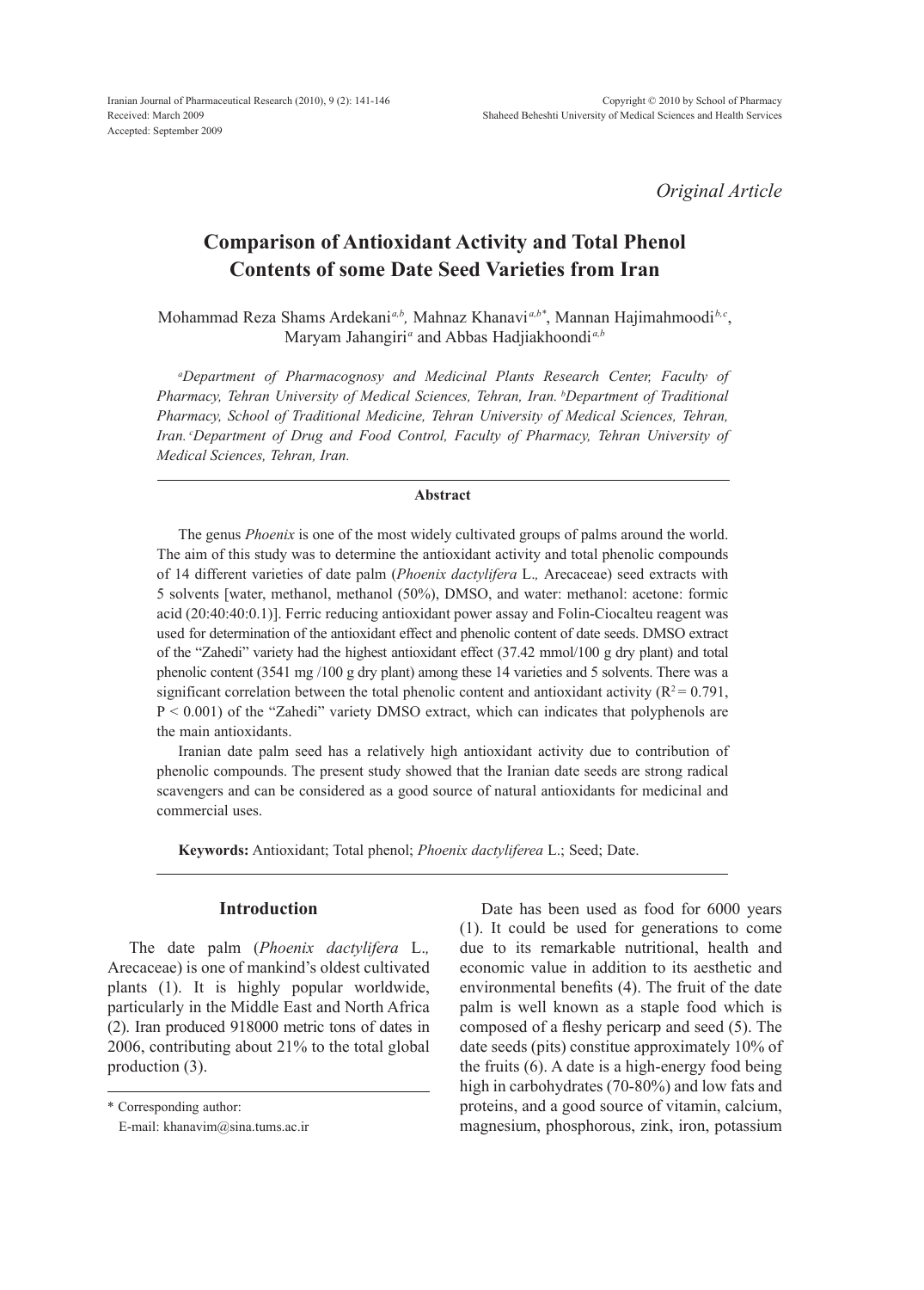and iodine (7-10). Most of the carbohydrates in dates are in the form of fructose and glucose, which are easily absorbed by the human body (9).

Also, the date seeds contain high percentage of carbohydrate (81.0-83.1%), protein (5.17- 5.56%), oil (10.19-12.67%), ash (1.12-1.15%) and oleic acid (41.3-47.7%) (5).

Date fruits are listed in folk remedies for treatment of various infectious diseases, atherosclerosis, diabetes, hypertension and cancer (7, 11, 12). There are some reports of the enhancing effect of date fruit on haemagglutinating antibody titers, plaque-forming cell counts in spleen, and macrophage migration index as an index of cell-mediated immunity (7).

A common denominator in pathogenesis of most of the chronic diseases is the involvement of oxidative stress, related to the production by all aerobic organisms of reactive oxygen and nitrogen species, including free radicals (13-18). In addition to having a role in intra and extra cellular signaling, these reactive molecular species may initiate damaging biochemical reactions (17-19). In response to such damages, a complex antioxidant defense has been developed, and dietary antioxidants comprise an important role in this defense (20-23).

Antioxidant activity is closely related to the phenolic content of plants (3). Because synthetic antioxidants such as butylated hydroxytoluene or butylated hydroxyanysol could promote cancer development in rats and the fact that consumers are much interested in natural food additives, herbal phenolic compounds and other natural antioxidants are extremely desirable (24, 25). Some of these compounds were found in date seed oil: hydroxytyrosol, protocatechuic acid, tyrosol, gallic acid, caffeic acid, p-coumaric acid and oleuropein (26).

In this paper the seed extracts of 14 native date varieties grown in Iran were screened for their antioxidant activities and polyphenol contents.

#### **Experimental**

## *Plant material*

The seeds of 14 varieties (Shahani, Khasuei, Sayer, Zahedi, Shekar, Shahabi, Kabkab, Khenizi, Maktub, Kabkab dalaki 2, Shahabi 2, Majul, Goftar, Lasht), were procured from a local farm in Bushehr, Iran, at the beginning of the 2006 harvest season. The shape, size and color of each variety were completely different. Voucher specimens have been identified and deposited in the Herbarium of the Agricultural Research and Natural Resource Center of Bushehr province, Bushehr, Iran. They were dispatched by airplane to Tehran University of Medical Sciences. Mature fruits of uniform size, free of physical damage and injury from insects and fungal infection, were selected and used for all experiments. Upon arrival at the laboratory, the samples (500 g portions) were packed in polyethylene bags, sealed and stored at 2-8°C until analysis. The seeds were washed to get rid of any adhering date flesh, and air-dried. Then, they were further dried at about 50°C for 4 h. Date pits of each variety were separately milled in a heavy-duty grinder to pass 1-2 mm screens and then preserved at 2-8°C until analysis.

#### *Extraction methods*

About 0.02 g of powdered date seeds was shaked with 5 mL of solvent in a glass tube at room temperature, two times for 30 min and then centrifuged. Water, methanol:water (50:50, v/v), methanol, DMSO and water:methanol:acetone: formic acid (20:40:40:0.1) (3) were used as the best solvents. The extraction was carried out using five different solvents to compare the antioxidant activities and the total phenolic contents of each extract.

# *Evaluation of antioxidant activity using FRAP method*

The FRAP (ferric reducing antioxidant power assay) procedure described by Benzie and Strain was followed (27). The principle of this method is the reduction of a ferric-tripyridyl triazine complex to its colored ferrous form in the presence of antioxidants. Briefly, the FRAP reagent contained 5 mL of 10 mmol/L solution of TPTZ (2,4,6-tripyridyl-s-triazine) in 40 mmol/L HCL plus 5 mL of a 20 mmol/L solution of FeCl<sub>3</sub> and 50 mL of a 0.3 mol/L acetate buffer solution, pH 3.6 which was prepared freshly and warmed at 37˚C. Aliquots of 50 μL extract were mixed with 1.5 mL FRAP reagent and after incubation at 37˚C for 10 min, the absorbance of the reaction mixture was measured at 593 nm.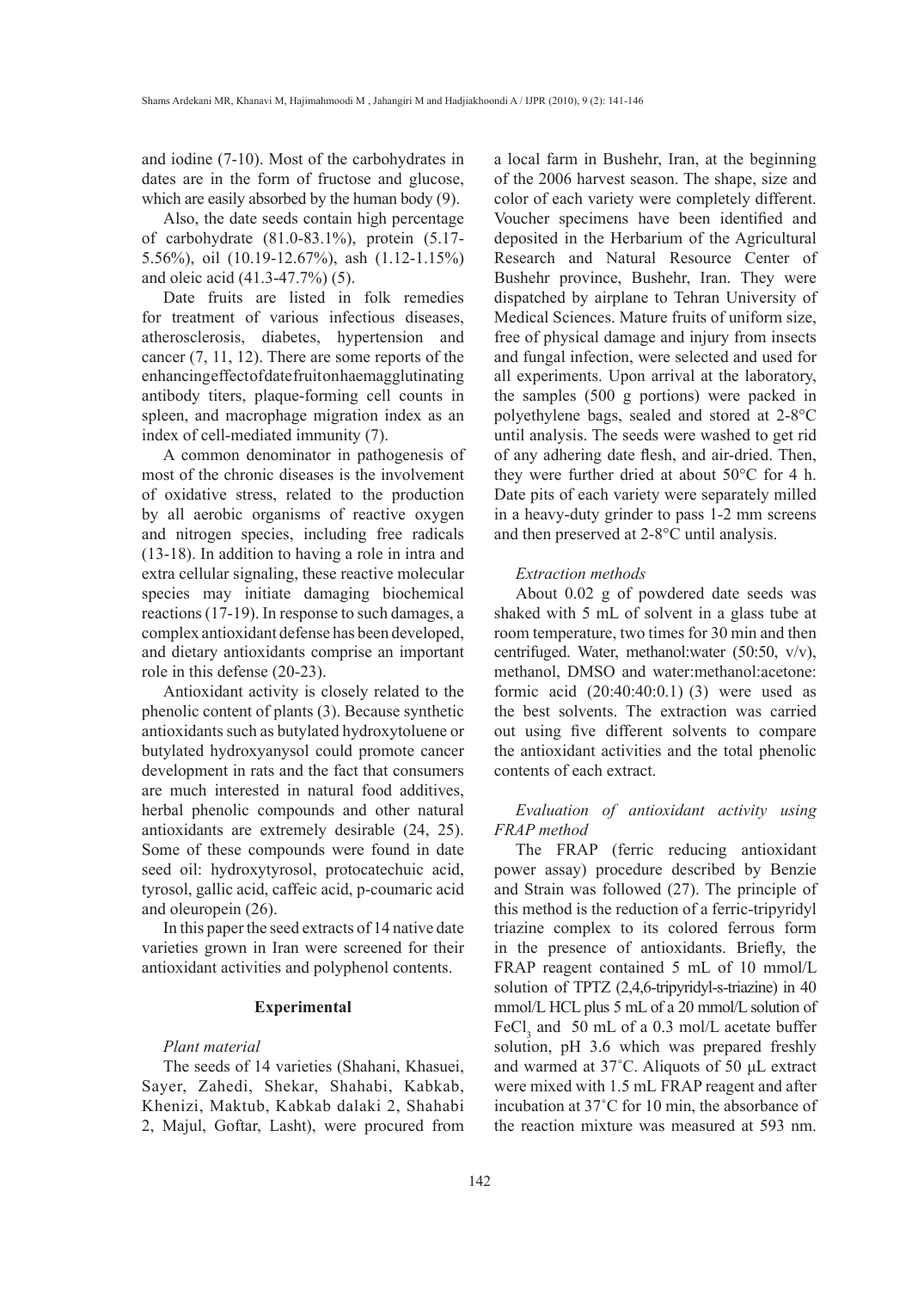| <b>Solvent</b>  | Water <sup>a</sup> | Methanol $(50\%)^a$ | Methanol <sup>a</sup> | Formic acid a,b  | DMSO <sup>a</sup> |
|-----------------|--------------------|---------------------|-----------------------|------------------|-------------------|
| <b>Variety</b>  |                    |                     |                       |                  |                   |
| Shahani         | $12.89 \pm 0.33$   | $9.77 \pm 0.63$     | $13.66 \pm 0.50$      | $26.06 \pm 0.15$ | $23.58 \pm 0.39$  |
| Khasuei         | $13.45 \pm 0.33$   | $11.5 \pm 0.13$     | $14.06 \pm 0.26$      | $27.31 \pm 0.34$ | $33.64 \pm 0.34$  |
| Sayer           | $11.70 \pm 0.63$   | $8.83 \pm 0.33$     | $13.29 \pm 0.13$      | $12 \pm 0.53$    | $19.62 \pm 0.09$  |
| Zahedi          | $8.33 \pm 0.18$    | $14.41 \pm 0.32$    | $15.66 \pm 0.28$      | $23.54 \pm 0.34$ | $37.41 \pm 0.47$  |
| Shekar          | $10.81 \pm 0.46$   | $8.52 \pm 0.53$     | $8.16 \pm 0.21$       | $10.16 \pm 0.40$ | $19.33 \pm 0.45$  |
| Shahabi         | $9.29 \pm 0.34$    | $6.85 \pm 0.09$     | $7.81 \pm 0.13$       | $23.75 \pm 0.36$ | $13.29 \pm 0.54$  |
| Kabkab          | $19.02 \pm 0.54$   | $26.02 \pm 0.85$    | $18.85 \pm 2.42$      | $28.64 \pm 0.61$ | $30.85 \pm 0.44$  |
| Khenizi         | $9.93 \pm 0.26$    | $6.77 \pm 0.43$     | $17.458 \pm 0.347$    | $12.54 \pm 0.31$ | $23.62 \pm 0.66$  |
| Maktub          | $6.54 \pm 0.34$    | $9.45 \pm 0.5$      | $15.43 \pm 0.42$      | $20.35 \pm 0.09$ | $21.29 \pm 1.00$  |
| Kabkab dalaki 2 | $11.18 \pm 0.36$   | $21.54 \pm 0.82$    | $18.47 \pm 0.58$      | $28.5 \pm 0.62$  | $33.97 \pm 0.09$  |
| Shahabi 2       | $4.64 \pm 0.51$    | $28.83 \pm 0.68$    | $18.75 \pm 0.34$      | $18.68 \pm 0.56$ | $21.89 \pm 0.40$  |
| Majul           | $7.60 \pm 0.34$    | $8.91 \pm 0.26$     | $9.72 \pm 0.15$       | $13.27 \pm 0.31$ | $14.06 \pm 0.32$  |
| Goftar          | $4.52 \pm 0.16$    | $4.34 \pm 0.16$     | $5.83 \pm 0.15$       | $7.01 \pm 0.16$  | $14.88 \pm 0.21$  |
| Lasht           | $9.14 \pm 0.16$    | $6.16 \pm 1.09$     | $17.75 \pm 0.46$      | $14.10 \pm 0.29$ | $13.12 \pm 0.34$  |

**Table 1.** Antioxidant activities of 14 varieties of date seed extracts using 5 different solvents (as mmol Fe<sup>II</sup> /100 g dry plant).

*<sup>a</sup>*Data are expressed as mean ± SD. Each sample was analyzed three times.

*b* A mixture of water:methanol:acetone:formic acid (20:40:40:0.1).

For construction of the calibration curve, five concentrations of  $FeSO_4$ , 7H<sub>2</sub>O (1000, 750, 500, 250, 125  $\mu$ mol/L) were used and the absorbance values were measured as for sample solutions. The antioxidant activities were expressed as the concentration of antioxidants having a ferric reducing ability equivalent to that of 1 mmol/L  $FeSO_4$ .

# *Measurement of the total phenolic contents*

Total phenolics were determined colorimetrically using Folin-Ciocalteu reagent as described by Velioglu et al. (28) with slight modifications. The prepared extract (200  $\mu$ L) was mixed with 1.5 mL of Folin-Ciocaltue reagent (previously diluted 10 fold with distilled water) and allowed to stand at 200°C for 5 min. A 1.5 mL sodium bicarbonate solution (60 g/L) was added to the mixture. After 90 min at 22°C, the absorbance was measured at 725 nm using a UV spectrophotometer (Pharmacia Biotech). The total phenolics were quantified by the calibration curve obtained from measuring the absorbance of a known concentration of gallic acid (GA) standard (20-150 mg/Lit). The concentrations were expressed as equivalent milligrams of gallic acid (GA) per 100 g dry plant.

#### *Statistical analysis*

The values were reported as mean  $\pm$ SD. One-way ANOVA and Tukey post-hoc multicomparison tests were used for the analyses.

## **Results and Discussion**

To compare the effects of the extraction methods on antioxidant activities and total phenolic contents in 14 varieties of date seed, five different solvents were used (Table 1, 2). All the extracts had considerable antioxidant activities from the equivalent of 13.13 mmol of  $Fe<sup>II</sup>/100$  g dry plant in seeds of the Lasht variety to 37.42 mmol of  $Fe^{II}/100$  g dry plant in Zahedi variety. All the extracts contained considerable phenolic contents from the equivalent of 1260 mg GA/100 g dry plant in seeds of the Shahabi variety to 3541 mg GA/100 g dry plant in Zahedi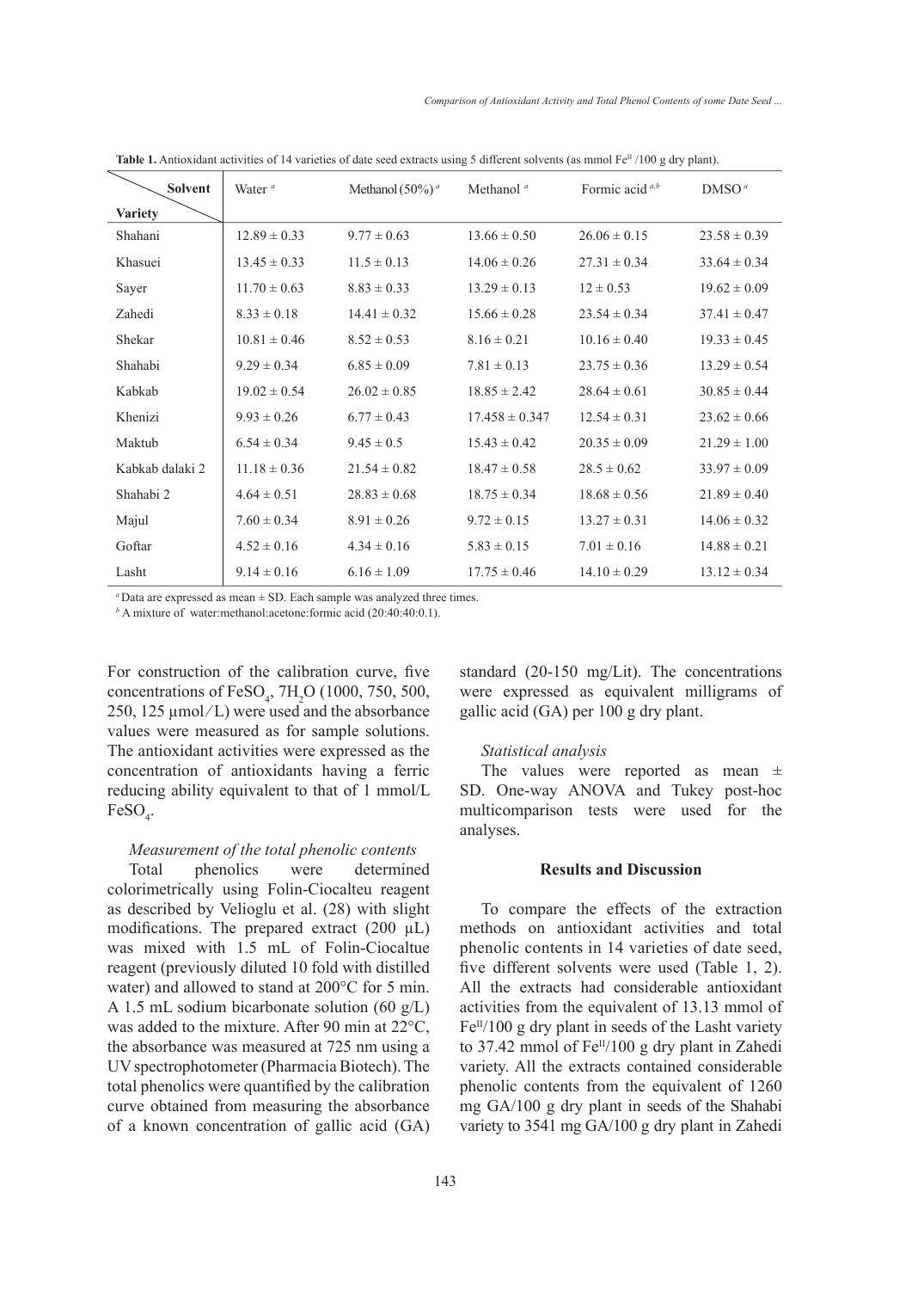| <b>Solvent</b> | Water $a$         | Methanol $(50\%)^a$ | Methanol <sup><math>a</math></sup> | Formic acid $a,b$ | DMSO <sup>a</sup> |
|----------------|-------------------|---------------------|------------------------------------|-------------------|-------------------|
| <b>Variety</b> |                   |                     |                                    |                   |                   |
| Shahani        | $968 \pm 40.41$   | $838 \pm 45.09$     | $961 \pm 35.11$                    | $2134 \pm 45.82$  | $3498 \pm 25.16$  |
| Khasuei        | $1021 \pm 37.78$  | $898 \pm 25.16$     | $1341 \pm 65.06$                   | $2858 \pm 55.07$  | $3378 \pm 25.16$  |
| Sayer          | $1201 \pm 100.16$ | $1044 \pm 79.37$    | $1671 \pm 45.09$                   | $854 \pm 62.45$   | $2088 \pm 115.90$ |
| Zahedi         | $1161 \pm 104.08$ | $1431 \pm 95.04$    | $1448 \pm 41.63$                   | $1744 \pm 90.00$  | $3541 \pm 40.41$  |
| Shekar         | $817 \pm 46.13$   | $733 \pm 26.23$     | $812 \pm 22.035$                   | $935 \pm 50.64$   | $1619 \pm 33.40$  |
| Shahabi        | $873 \pm 22.27$   | $667 \pm 32.33$     | $812 \pm 25.71$                    | $992 \pm 37.80$   | $1260 \pm 28.37$  |
| Kabkab         | $1694 \pm 125.3$  | $1614 \pm 55.67$    | $1374 \pm 70.00$                   | $1894 \pm 110.00$ | $2188 \pm 15.27$  |
| Khenizi        | $954 \pm 85.44$   | $1681 \pm 133.16$   | $1581 \pm 86.21$                   | $2724 \pm 175.78$ | $2041 \pm 143.64$ |
| Maktub         | $961 \pm 65.06$   | $2624 \pm 130.76$   | $3284 \pm 10.14$                   | $2028 \pm 70.94$  | $2438 \pm 77.67$  |
| Kabkab dalaki2 | $1404 \pm 13.52$  | $2838 \pm 127.14$   | $2548 \pm 75.71$                   | $3658 \pm 325.32$ | $2941 \pm 56.86$  |
| Shahabi 2      | $681 \pm 83.26$   | $1608 \pm 15.27$    | $2021 \pm 47.25$                   | $2048 \pm 30.55$  | $2078 \pm 40.41$  |
| Majul          | $1044 \pm 45.82$  | $1161 \pm 45.09$    | $1258 \pm 35.11$                   | $1831 \pm 55.07$  | $2108 \pm 65.06$  |
| Goftar         | $441 \pm 42.14$   | $381 \pm 36.66$     | $459 \pm 44.06$                    | $1103 \pm 22.03$  | $1616 \pm 31.07$  |
| Lasht          | $971 \pm 55.06$   | $2404 \pm 75.49$    | $1741 \pm 80.08$                   | $2454 \pm 72.11$  | $1741 \pm 25.16$  |

**Table 2.** Total phenol contents of 14 varieties of date seed extracts using 5 different solvents (as mg GA/ 100 g dry plant).

*a* Data are expressed as mean ± SD. Each sample was analyzed three times.

*b* A mixture of water:methanol:acetone:formic acid (20:40:40:0.1).

#### variety.

In previous investigations of *Phoenix dactylifera* L., Arecacea varieties, evaluation of the antioxidant activity and the presence of polyphenol compounds were reported (29). Antioxidant activities of different extracts of the edible portion of date fruit according to the βcarotene bleaching method ranged from 9.28% to 75.96%. The activity of petroleum ether seed extract was 8.19% and the total phenolic content was found to be 1416 mg of GA/100 g dry weight (29). In two different researches, antioxidant effects of the edible portion of hydro-alcoholic extracts of Kabkab and Zahedi varieties were reported as 11.7 and 19.1 (30), and 1510 and 1400 µmol  $Fe^{II}/100$  g dry plant (3). Also their total phenol contents were reported as 3250 and 4370 (30), and 200, 170 (3) mg GA/100 g dry plant. It seems that this variation was related to different method of extraction.

In another study, the flavonoid glycoside and procyanidin compositions of date were investigated and 19 flavonoid glycosides of luteolin, quercetin and apigenin were also identified (8). Besbes et al had investigated the

quality and oxidative stability of the date seed oils from two date palm cultivators, Deglet Nour and Allig, during storage. Total phenolic contents were reported by them to be for them about 220- 520 vg/g oil respectively and the results showed that the date seed oil could be easily stored (31). In this research, the antioxidant activities and phenolic contents of 14 date seed varieties were determined representing  $37.42$  mmol Fe<sup>II</sup>/100 g dry plant as the highest activity, and 3658 mg GA/100 g dry plant as the highest phenolic content in date samples compared to the previous works (29).

Significant differences ( $P < 0.001$ ) existed among different solvents used, with some exception. Extraction by DMSO gave the highest antioxidant activity and total phenolic content, whereas water and methanol:water (50:50, v/v) resulted in the lowest values. The results showed that most of the potent antioxidant and phenolic compounds in the seeds of 14 date varieties were soluble in DMSO.

Although there was a relationship between the presence of high amounts of phenolic compounds, and the antioxidant effect of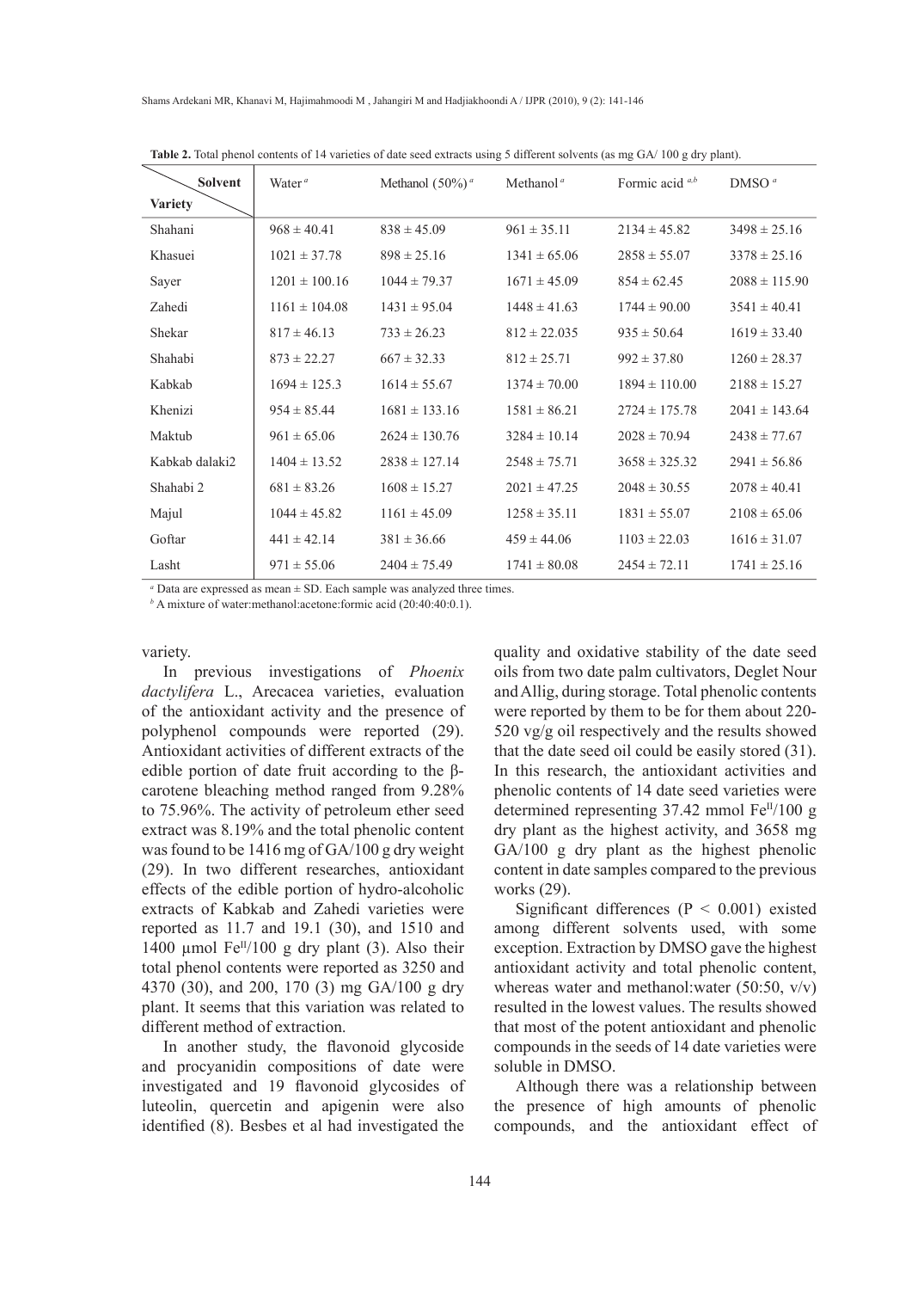14 varieties of date seeds in DMSO extracts  $(R<sup>2</sup> = 0.791)$ , there are some reports on the role of other compounds in this activity. The oleic acid contents, as a major antioxidant component of the date seeds varies from 41.1 to 58.8%, suggests that the seeds of date could be used as a source of oleic acid  $(4, 32)$ .

Date seeds have previously been examined for extractable high value-added components for incorporation into functional foods (33). The results showed that date seeds contained large quantities of fiber, and possibly resistant starch, which may have potential health benefits.

Also in some other studies, the antioxidant effects of *Phoenix dactylifera* L. seeds were investigated. However, different methods were used for the studies, thus the results are not directly comparable.

As mentioned before, *Phoenix dactylifera*  L., seeds could easily be conserved and used in cosmetics, pharmaceuticals and food products. Therefore, the potency of these extracts could provide a chemical basis for some of the health benefits claimed for *Phoenix dactylifera* L. seeds in folk medicine. Further studies are necessary to assess the potential of their components as effective natural remedies.

#### **Acknowledgments**

This research has been supported by a grant from Tehran University of Medical Sciences and health services. We are also grateful to Mr. Hossien Jamalifar for his technical helps.

#### **References**

- Amer WM. *Taxonomic and Documentary Study of*  (1) *Food Plants in Ancient Egypt.* [dissertation]. Cairo, Cairo University (1994) 12-44.
- Al-Farsi M, Alasalvar C, Morris A, Baron M and (2) Shahidi F. Comparison of antioxidant activity, anthocyanins, carotenoids, and phenolics of three native fresh and sun-dried date *(Phoenix dactylifera* L.) varieties grown in Oman. *J. Agric. Food Chem.* (2005) 53: 7592-7599.
- (3) Khanavi M, Saghari Z, Mohammadirad A, Khademi R, Hadjiakhoondi A and Abdollahi M. Comparison of antioxidant activity and total phenols of some date varieties. *Daru* (2009) 17: 104-107.
- Al-Shahib W and Marshall RJ. The fruit of the date (4)

palm: its possible use as the best food for the future? *J. Food Sci. Nutr.* (2003) 54: 247-259.

- (5) Besbes S, Blecker C, Deroanne C, Drira NE and Attia H. Date seeds: chemical composition and characteristic profiles of the lipid fraction. *Food Chem.* (2004) 84: 577-584.
- Almana HA and Mahmoud RM. Palm date seeds as an (6) alternative source of dietary fiber in Saudi bread. *Ecol. Food Nutr.* (1994) 32: 261-270.
- (7) Vayalil PK. Antioxidant and antimutagenic properties of aqueous extract of date fruit (*Phoenix dactylifera* L. Arecaceae). *J. Agric. Food Chem.* (2002) 50: 610-617.
- Hong YJ, Tomas-Barberan FA, Kader AA and Mitchell (8) AE. The flavonoid glycosides and procyanidin composition of Deglet Noor dates (*Phoenix dactylifera*). *J. Agric. Food Chem.* (2006) 54: 2405-2411.
- Al-Farsi M, Alasalvar C, Morris A, Baron M and (9) Shahidi F. Compositional and sensory characteristics of three native sun dried date (*Phoenix dactylifera* L.) varieties grown in Oman. *J. Agric. Food Chem.* (2005) 53: 7586-7591.
- Al-Showiman SS and Baosman AA. Review on (10) vitamins with special reference to dates. *J. Saudi Pharmaceutical* (1999) 7: 173-191.
- (11) Duke JA. *Handbook of Phytochemical Constituents of GRAS Herbs and other Economic Plants.* CRC Press, Boca Raton (1992) 251.
- $(12)$  Tahraoui A, El-Hilaly J, Israili ZH and Lyoussi B. Ethnopharmacological survey of plants used in the traditional treatment of hypertension and diabetes in south-eastern Morocco (Errachidia province). *J. Ethnopharmacol.* (2007) 110: 105-17.
- $(13)$  Beckman KB and Ames BN. The free radical theory of aging matures. *Physiol. Rev.* (1998) 78: 547-581.
- (14) Ames BN, Shigenaga MK and Hagen TM. Oxidants, antioxidants, and the degenerative diseases of aging. *Proc. Natl. Acad. Sci. USA* (1993) 90: 7915-7922.
- (15) Sies H. Oxidative stress: oxidants and antioxidants. *Exp. Physiol.* (1997) 82: 291-295.
- (16) Gutteridge JMC and Halliwell B. Free radicals and antioxidants in the year 2000. A historical look to the future. *Ann. NY. Acad. Sci.* (2000) 899: 136-147.
- (17) Halliwell B. Antioxidants in human health and disease. *Annu. Rev. Nutr.* (1996) 16: 33-50.
- $(18)$  Briviba K, Klotz LO and Sies H. Toxic and signaling effects of chemically or photochemically generated singlet oxygen in biological systems. *Biol. Chem.* (1997) 378: 1259-1265.
- (19) Sen CK and Packer L. Antioxidant and redox regulation of gene transcription. *FASEB J.* (1996) 10: 709-720.
- (20) Halliwell B. Antioxidant defense mechanisms: from the beginning to the end (of the beginning). *Free Radic. Res.* (1999) 31: 261-272.
- $(21)$  Carr A and Frei B. Does vitamin C act as a pro-oxidant under physiological conditions? *FASEB J.* (1999) 13: 1007-1024.
- $(22)$  Sies H and Stahl W. Vitamins E and C, B-carotene, and other carotenoids as antioxidants. *Am. J. Clin. Nutr.* (1995) 62: 1315S-1321S.